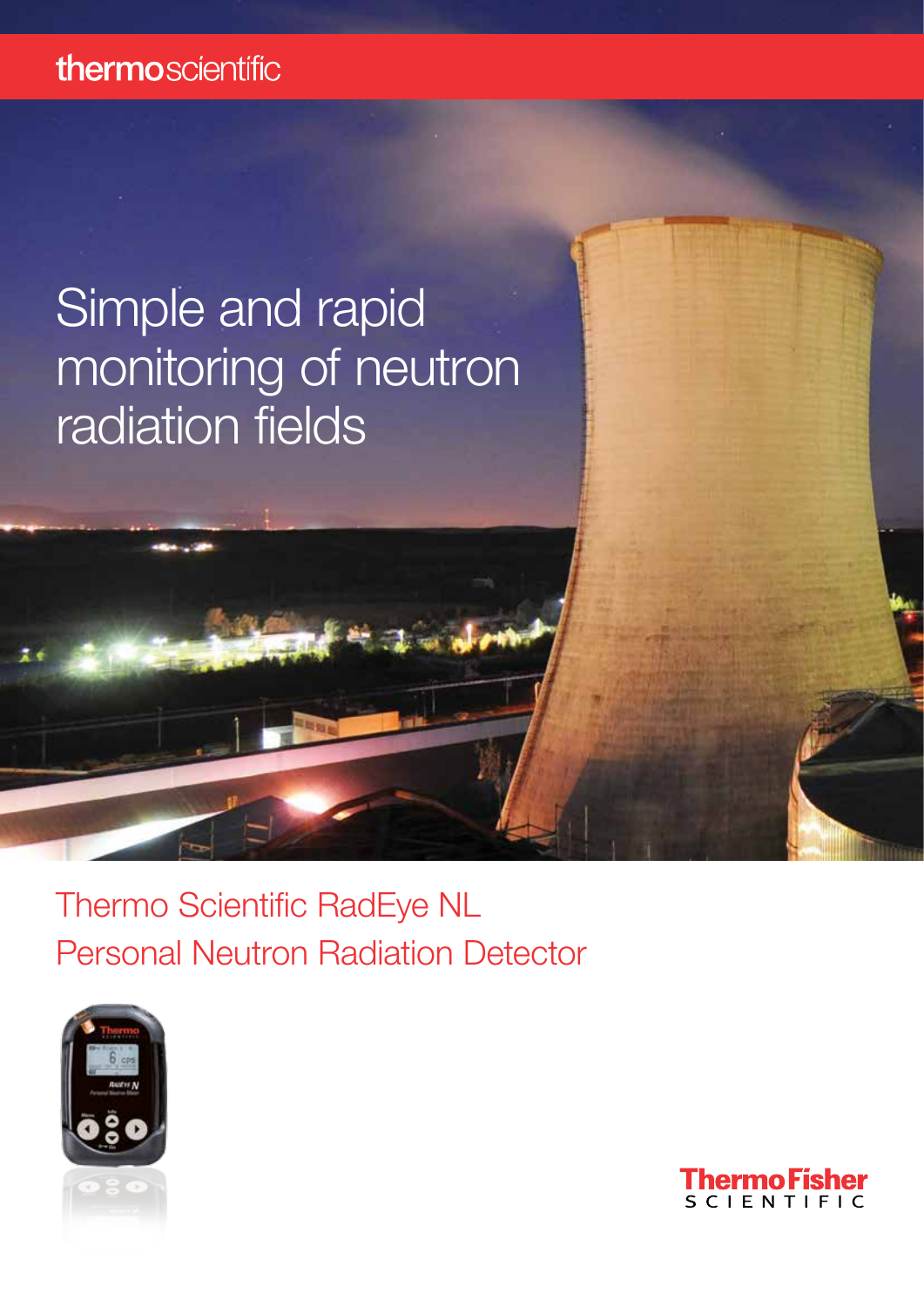# High sensitivity for neutron radiation in a hand-held unit.

The Thermo Scientific™ RadEye™ NL delivers portability for neutron measurements primarily for nuclear facilities such as power plants and particle accelerators. Historically, spherical or cylindrical Remcounters have been used which are heavy and bulky. And in some applications, the cumbersome nature of Remcounters can make them infeasible or possibly even

dangerous depending on the application. The Radeye NL is a small lightweight pager which can be conveniently carried in the hand, worn in a holster, or used with a telescopic extender for intensity measurements of low energy neutrons. After insertion into a 2 kg "Rem-Shoe" with handle, energy compensated neutron dose rate response is provided with semispherical acceptance angle.



#### Features of RadEye NL

- Significantly faster response time as compared to traditional neutron meters
- Rugged and reliable
- Large display for clear information
- Top alarm indication visible in holster
- Simple four button design
- Calibration factors modifiable with PC software
- 1600 data points with mean/max readings for offline analysis
- Adaptable user interface can be optimized to application / user group
- Earphone output for noisy environment
- Alarm relay output for area monitor application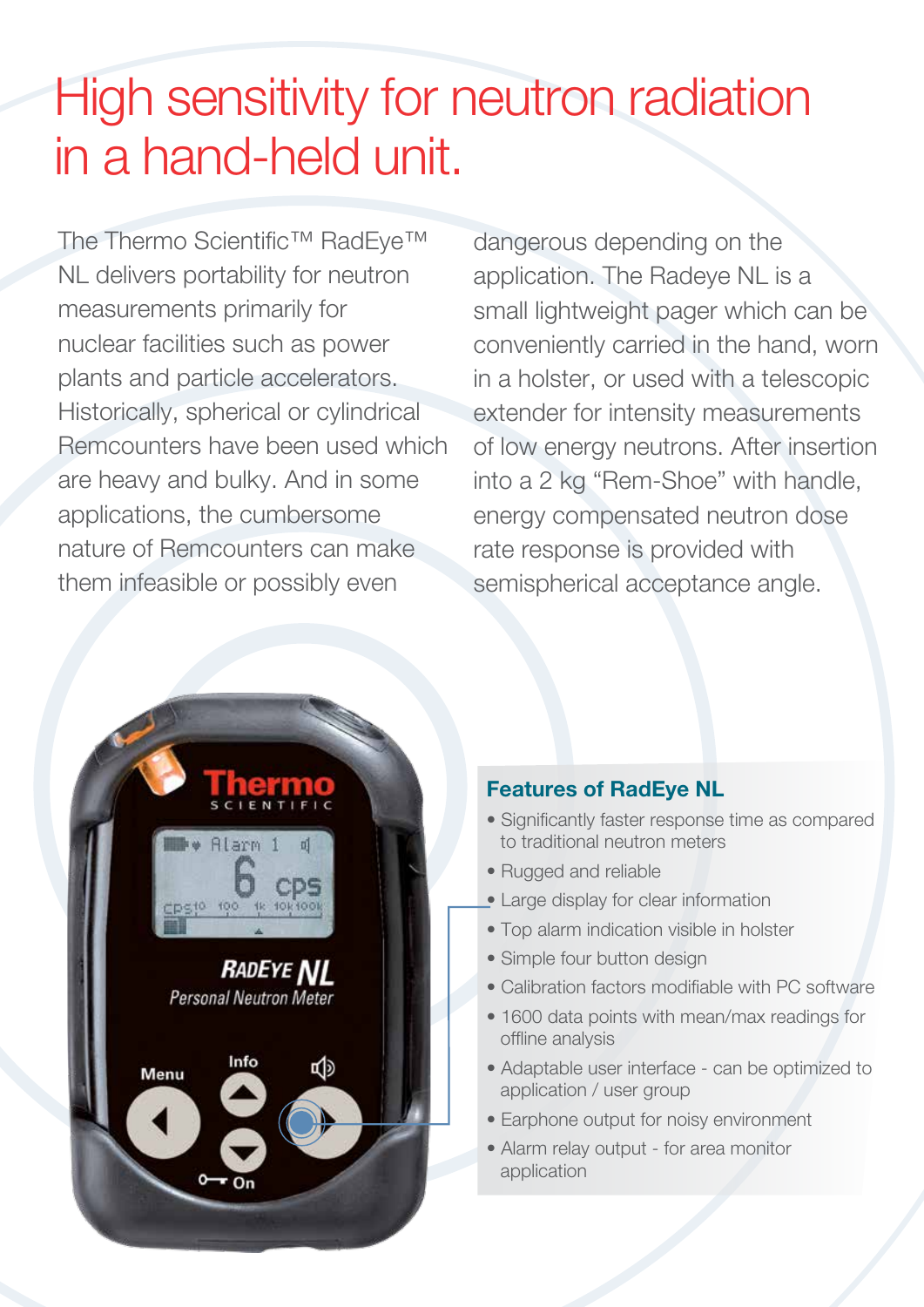

#### High sensitivity for neutron radiation

- Rapid warning of neutron radiation fields
- Applicable as an Area Monitor
- Ideal complement to passive and active neutron dosimeters

#### Lightweight with low power technology

- Always ready for use can be worn and operated in its holster
- Hands free operation with no restriction of personal mobility
- Rapid scanning of changing field intensities
- Detection of neutron shielding deficiencies and source presence
- Use as a dose rate meter for neutron surveys when inserted into moderator
- Ideal complement to Rem-Counters

#### No spill-over from gamma radiation up to 100 mSv/h (10 R/h)

- Ideal for verification of neutron fields when dealing with unknown radiation sources
- No false "Neutron Alarm"
- High degree of gamma rejection eliminates false neutron readings in elevated gamma backgrounds

• Users of industrial neutron sources, e.g. in geology and material testing

- Operators and users of accelerators in medical science and research
- Radiation protection staff and inspectors of nuclear facilities
- First responders

RadEye Area Monitor for neutron radiation

"Great alternative to heavy, bulky Remcounters.